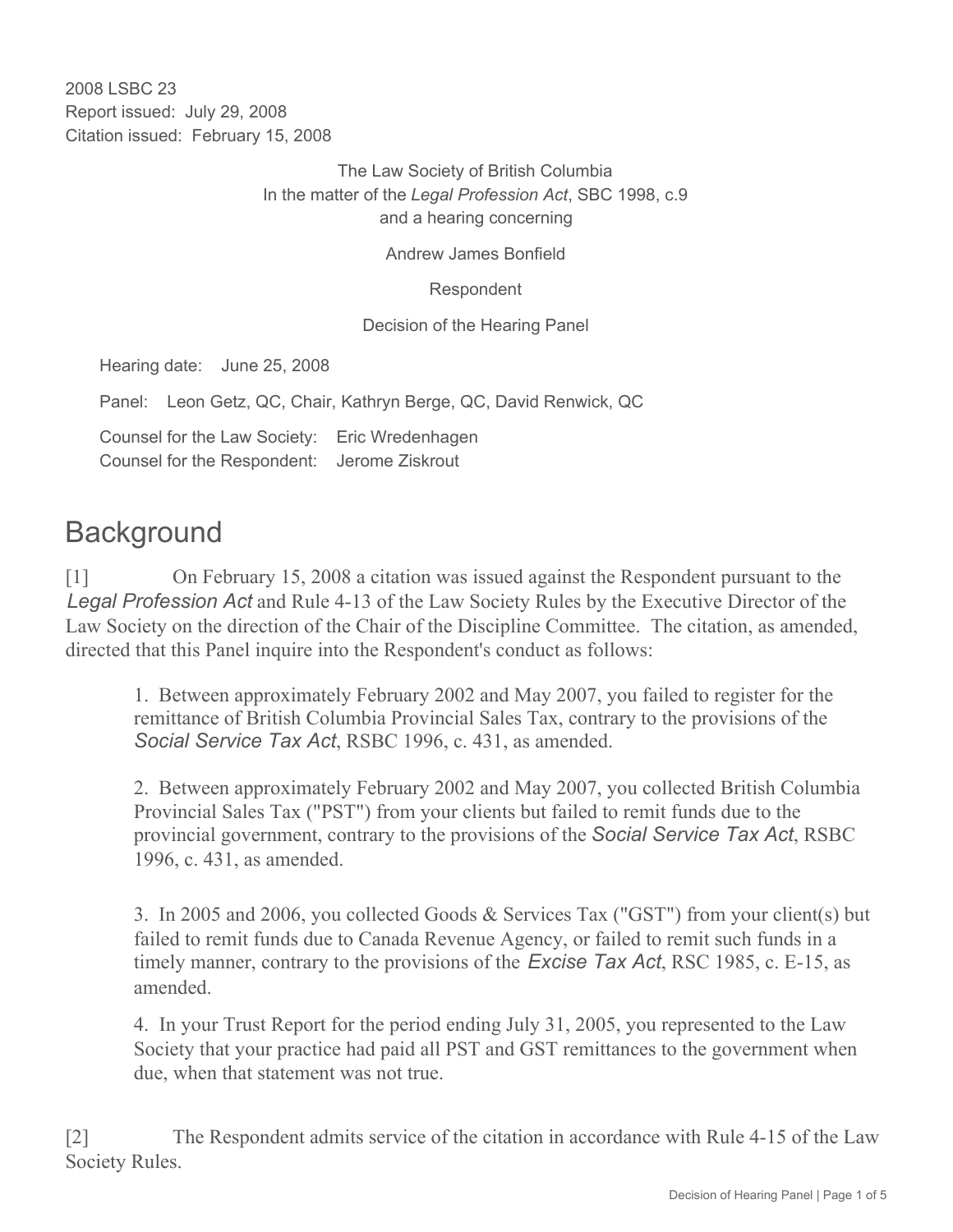## **Admission and Penalty**

[3] This citation came before this Panel as a conditional admission of a disciplinary violation and consent to a specific disciplinary action pursuant to Rule 4-22 of the Law Society Rules. The Respondent admitted that he had professionally misconducted himself by committing the disciplinary violation set out in the Further Amended Schedule to the citation and consented to the following disciplinary action:

1. a fine in the amount of \$5,000 payable by December 31, 2009;

2. costs in the amount of \$1,500 payable by December 31, 2009; and

3. Delivery of quarterly statutory declarations to the Law Society on the schedule set out below, setting out, for the preceding quarter (1) total billings to clients, (2) amounts billed in respect of PST and GST, (3) amounts collected in respect of PST and GST, and (4) amounts remitted to the provincial and federal government in respect of PST and GST:

| <b>Statutory Declaration Period</b> | <b>Statutory Declaration Due Date</b> |
|-------------------------------------|---------------------------------------|
| July 1/08 to Sept. 30/08            | October 31/08                         |
| Oct. 1/08 to Dec. 31/08             | January 31/09                         |
| Jan. 1/09 to March 31/09            | April 30/09                           |
| April 1/09 to June 30/09            | July 31/09                            |
| July 1/09 to Sept. 30/09            | October 31/09                         |
| Oct. 31/09 to Dec. 31/09            | January $31/10$                       |

## **Agreed Statement of Facts**

[4] An Agreed Statement of Facts was filed in these proceedings. It provided as follows:

1. The Respondent was called to the Bar of British Columbia on May 19, 2000.

2. From September 1, 2000, the Respondent has practised as Andrew J. Bonfield in Vancouver, British Columbia.

3. Pursuant to Law Society Rule 3-72, practising lawyers are required to complete an annual Trust Report and submit it to the Law Society of British Columbia (the "Law Society") .

4. The Respondent completed and submitted a Trust Report for the period ending July 31, 2005.

5. Question 8 of Section B of the 2005 Trust Report required the Respondent to respond **Yes** or **No** to the following question: "The practice has paid all payroll, PST and GST remittances to government when due." The Respondent initially ticked the "No" box, then scratched out that answer and ticked "Yes", initialing the change.

6. Section B contains the following "Lawyer's Declaration" :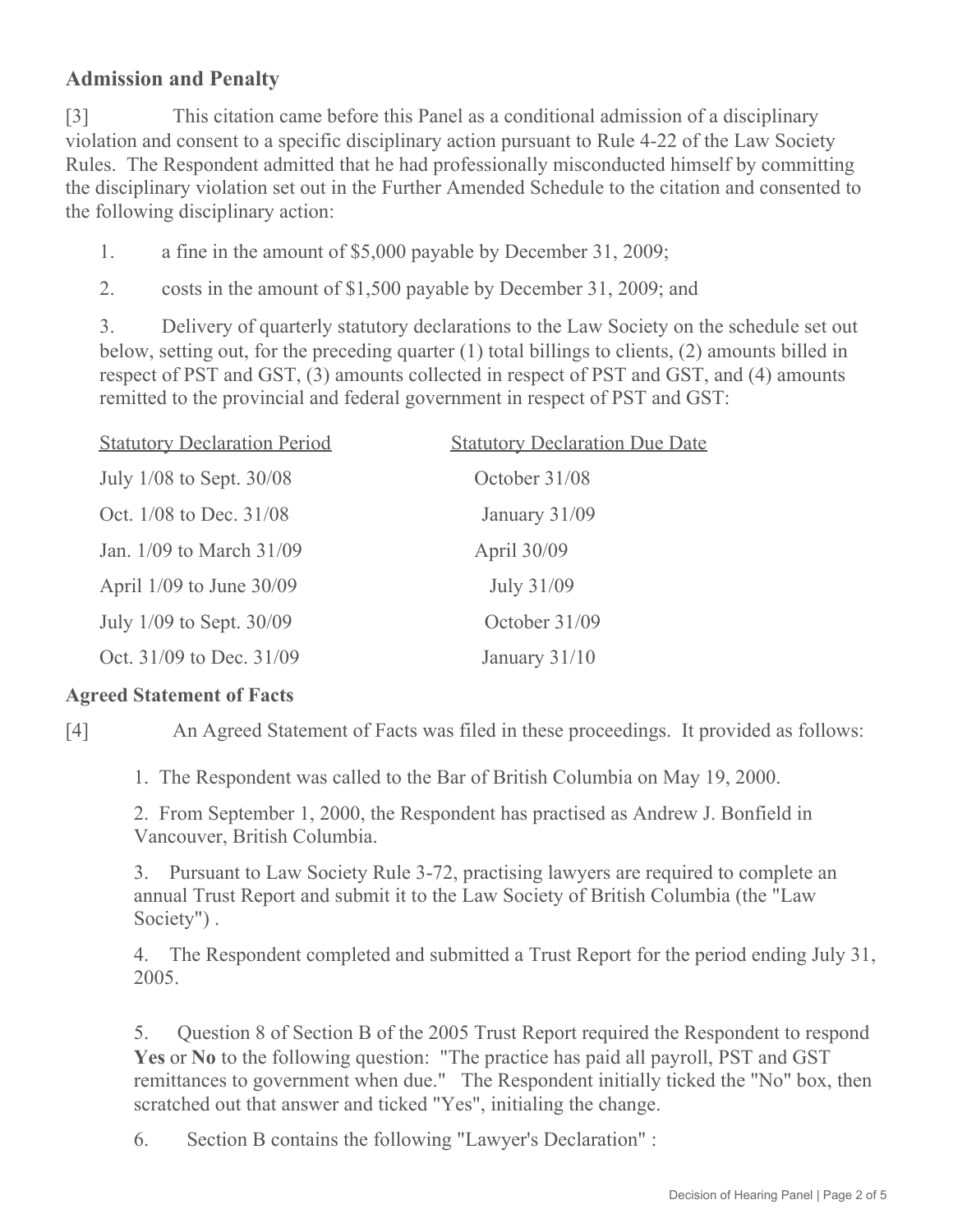I Andrew Bonfield certify that all the information contained in Section B is true and correct, and, if applicable, I will disclose to the Accountant named in Section C all account records of this law practice, and all other information necessary for the accountant to complete this form.

7. The Lawyer's Declaration was signed by the Respondent on December 16, 2005.

8. By ticking "Yes" to question 8 of Section B of the 2005 Trust Report, the Respondent understood that he was representing to the Law Society that he did not owe to either the federal or provincial government any arrears of payroll taxes or remittances, nor any arrears of PST or GST. The Respondent admits that he was grossly negligent in making this representation to the Law Society.

9. In the 2006 Trust Report, Question 9 of Section B required the Respondent to respond **Yes** or **No** to the following question: "The practice has paid all payroll, PST and GST remittances to government when due."

10. The Respondent answered by ticking the "No" in response to Question 9 of Section B of the 2006 Trust Report. When the 2006 Trust Report was received and reviewed by the Law Society's Trust Assurance Department, the Respondent's representation that he owed arrears of taxes and/or payroll remittances was noted and triggered a Compliance Audit of the Respondent's law practice.

11. The Compliance Audit was held on March 13 – 15, 2007 and revealed, among other things, that the Respondent appeared not to have remitted GST for 2005 and 2006 and did not appear to be registered to remit PST.

12. The Law Society subsequently referred the matter for investigation by its Professional Conduct department and on June 22, 2007, Howie Caldwell, a Law Society staff lawyer, sent a letter to the Respondent asking, among other things that he:

(a) explain why he failed to register with the provincial government for payment of PST;

- (b) clarify the status of his PST arrears; and
- (c) clarify the status of his GST arrears.

13. The Respondent replied to the above letter on July 20, 2007 and acknowledged, among other things, that he had been in arrears of both GST and PST in 2005.

14. The Respondent sent further correspondence dated August 27, 2007 attaching "notices of assessment for my Income Tax, GST and PST" . The GST "Statement of Arrears" indicates a balance owing for the period ending December 31, 2005 of \$4,748.57. The "Notice of Assessment" from the provincial government states that "[t]he full amount due for your social service tax return for the period February 1 2002 to December 31 2006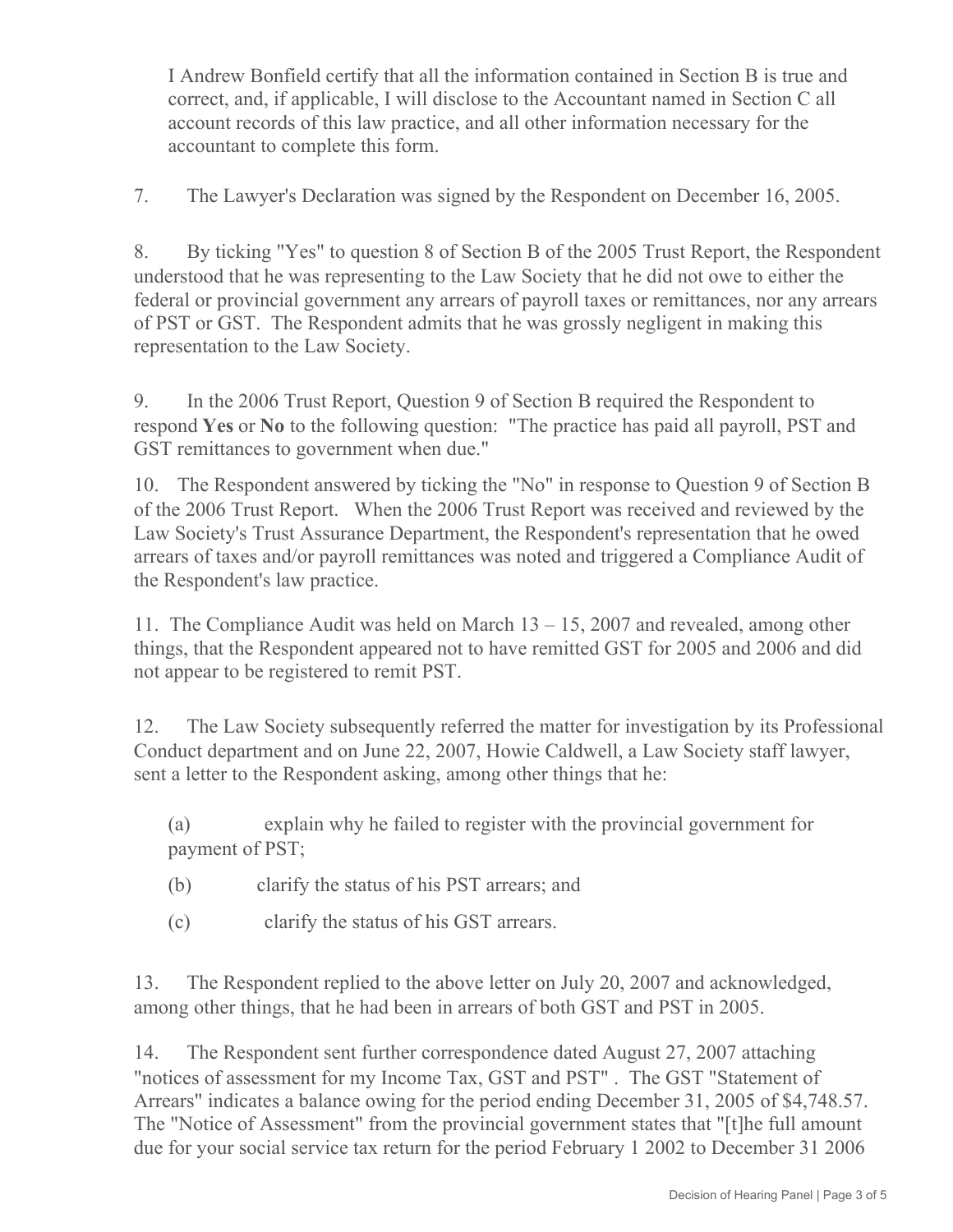has not been received."

15. The attachments to the September 25, 2007 letter reveal, among other things, that as at August 15, 2007 the Respondent owed arrears of PST in the amount of \$8,453.37 and as at September 18, 2007 owed re-assessed GST of \$1,145.13 in respect of the year 2005.

16. On November 13, 2007 a letter was sent to the Respondent by the Law Society requesting his explanation for answering "Yes" to Question 8 of Section B of the 2005 Trust Report, namely: "The practice has paid all payroll, PST and GST remittances to government when due."

17. The Respondent responded by letter dated November 25, 2007 in which he provided an explanation but also acknowledged that his response was incorrect and misleading, and further acknowledged he had failed to properly inform himself about the meaning of *Christie v. Attorney General of BC et al.*, 2005 BCSC 122 (subsequently reversed on appeal, 2005 BCCA 631, 2007 SCC 21) and the Law Society's advice on the effect of that case.

18. The Respondent admits that:

(a) between approximately February 2002 and May 2007, he failed to register for the remittance of British Columbia Provincial Sales Tax, contrary to the provisions of the *Social Service Tax Act*, RSBC 1996, c. 431, as amended;

(b) between approximately February 2002 and May 2007, he collected British Columbia Provincial Sales Tax ("PST") from his clients but failed to remit funds due to the provincial government, contrary to the provisions of the *Social Service Tax Act*, RSBC 1996, c. 431, as amended;

(c) in 2005 and 2006, he collected Goods & Services Tax ("GST") from his client(s) but failed to remit funds due to Canada Revenue Agency, or failed to remit such funds in a timely manner, contrary to the provisions of the *Excise Tax Act*, RSC 1985, c. E-15, as amended; and

(d) in his Trust Report for the period ending July 31, 2005, he was grossly negligent in incorrectly representing to the Law Society that his practice had paid all PST and GST remittances to the government when due.

(e) The Respondent admits that his conduct as described above constitutes professional misconduct.

[5] After considering the circumstances set out in the Agreed Statement of Facts and having heard the submissions of counsel, the Panel accepts the admission and finds the Respondent guilty of professional misconduct.

[6] The Panel finds the penalty proposed by the Respondent, and recommended by the